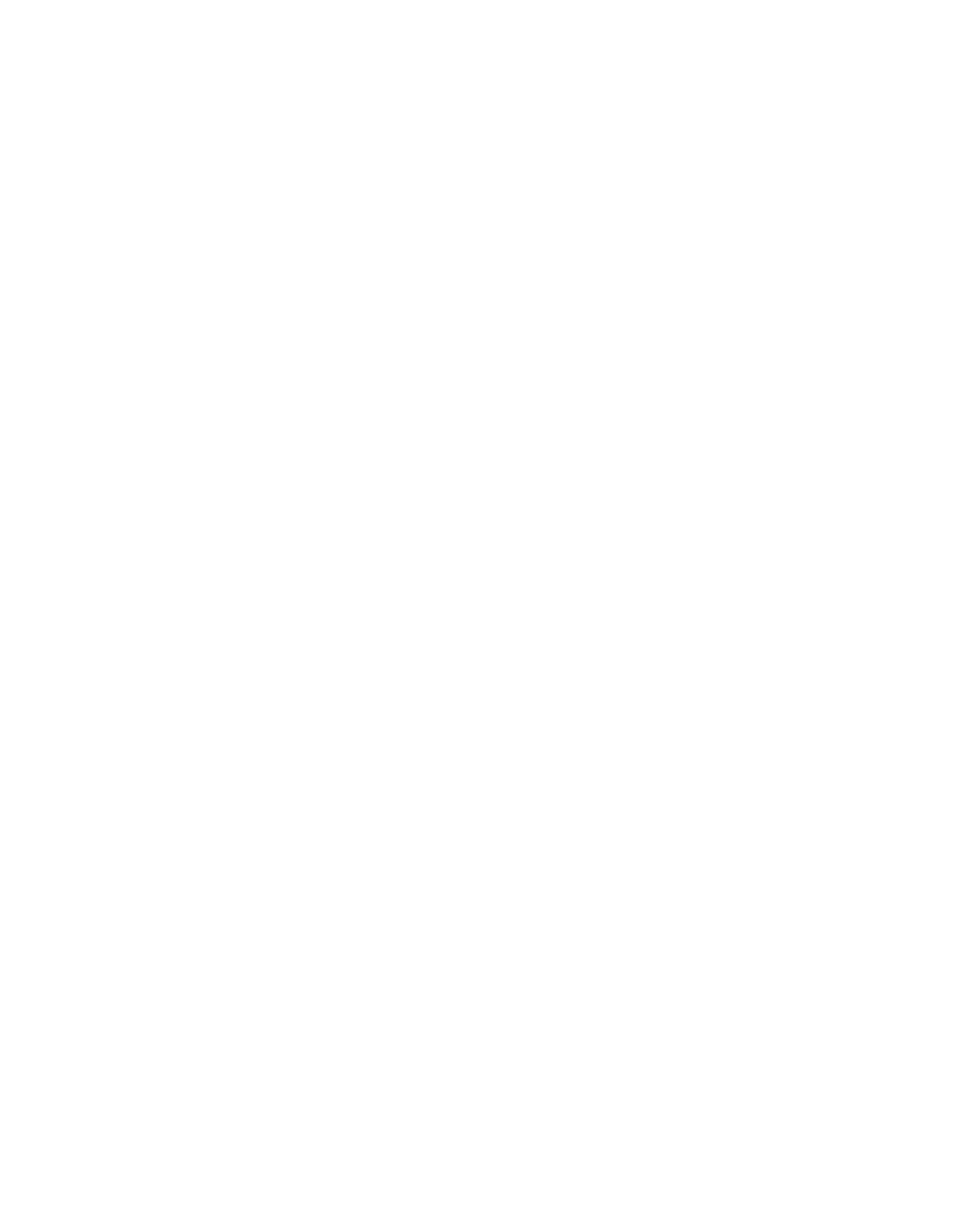## **Bachelor of Science in Medical Imaging (BS MI) Computed Tomography Track**

### **About Our Program**

The Bachelor's Degree Program in Medical Imaging, Computed Tomography Track, will provide a pathway of professional growth for radiographers, radiation therapists, or nuclear medicine technologists to advance their studies in medical imaging. The program will provide the knowledge, skills, and abilities in leadership and computed tomography for graduates to work as leaders within medical imaging and function as vital members of the healthcare team.

### **Student Learning Outcomes**

- 1. Develop the skills necessary to become a leader within a diverse healthcare setting.
- 2. Apply evidence-based research to contribute to excellence in healthcare.
- 3. Comply with advanced, current, and emerging practices and technologies in a healthcare setting.
- 4. Use knowledge that supports advanced certification in medical imaging.

## **Curriculum Plan**

#### **Credits Awarded Prior to Program Start**

| <b>Program Courses</b>                            | <b>Credit Hours</b> |
|---------------------------------------------------|---------------------|
| <b>ENG 210 English Literature</b>                 | 3                   |
| <b>HUM 2XX Humanities Elective</b>                | 3                   |
| <b>MAT 160 Intro to Statistics</b>                | 3                   |
| <b>PHI 2XX Ethics Elective</b>                    | 3                   |
| <b>SSC 2XX Social Science Elective</b>            | 3                   |
| <b>GE 3XX General Elective</b>                    | 3                   |
| <b>GE 4XX General Elective</b>                    | 3                   |
| HCA 410 Healthcare Informatics and Technology     | 3                   |
| IPE 411 Interprofessional Education (IPE)         | 3                   |
| HCA 410 Healthcare Compliance and Accreditation 3 |                     |
| HCA 420 Research Methods & Information Literacy 3 |                     |
| <b>HCA 430 Healthcare Delivery Models</b>         | 3                   |
| CT 300 Multiplanar Anatomy                        | 3                   |
| CT 310 Patient Care and Radiation Safety          | $\overline{2}$      |
| CT 320 CT Procedures                              | 3                   |
| CT 330 CT Physics and Instrumentation             | $\mathcal{P}$       |
| CT 340 CT Clinical Practicum I* +                 | 4                   |
| CT 350 CT Clinical Practicum II* +                | 4                   |

## **Total Program Credits 54 Total Credits upon Graduation 122** \* CT 340 & CT 350 can be replaced by CT 360 CT 340

& CT 350 can be replaced with any 400 level HCA course (total credits upon graduation to 120).

**Note:** Qualified students may enter the BS MI program at any point and do not necessarily need to take courses in a prescribed sequence.

**BS MI Course Prerequisites:** In order to enroll in all BS MI courses, students must be accepted into the BS MI Program or receive permission from the Dean. Note: Select courses may have additional prerequisites.

## **Bachelor of Science in Medical Imaging (BS MI) Mammography Track**

#### **About Our Program**

The Bachelor's Degree Program in Medical Imaging, Mammography Track, will provide a pathway of professional growth for radiographers to advance their studies in medical imaging. The program will provide the knowledge, skills, and abilities in leadership and mammography for graduates to work as leaders within medical imaging and function as vital members of the healthcare team.

## **Student Learning Outcomes**

- 1. Develop the skills necessary to become a leader within a diverse healthcare setting.
- 2. Apply evidence-based research to contribute to excellence in healthcare.
- 3. Comply with advanced, current, and emerging practices and technologies in a healthcare setting.
- 4. Use knowledge that supports advanced certification in medical imaging.

#### **Curriculum Plan**

#### **Credits Awarded Prior to Program Start**

| Credential ARRT or NMTCB certification 45 |    |
|-------------------------------------------|----|
| General Education Courses                 | 23 |
| Total Credits Awarded Prior to Start      | 68 |

| Course                             | <b>Credit Hours</b> |
|------------------------------------|---------------------|
| <b>ENG 210 English Literature</b>  | ર                   |
| <b>HUM 2XX Humanities Elective</b> | 3                   |
| MAT 160 Intro to Statistics        | ર                   |
| <b>PHI 2XX Ethics Elective</b>     | ર                   |
| SSC 2XX Social Science Elective    | ર                   |
| <b>GE 3XX General Elective</b>     | ર                   |
|                                    |                     |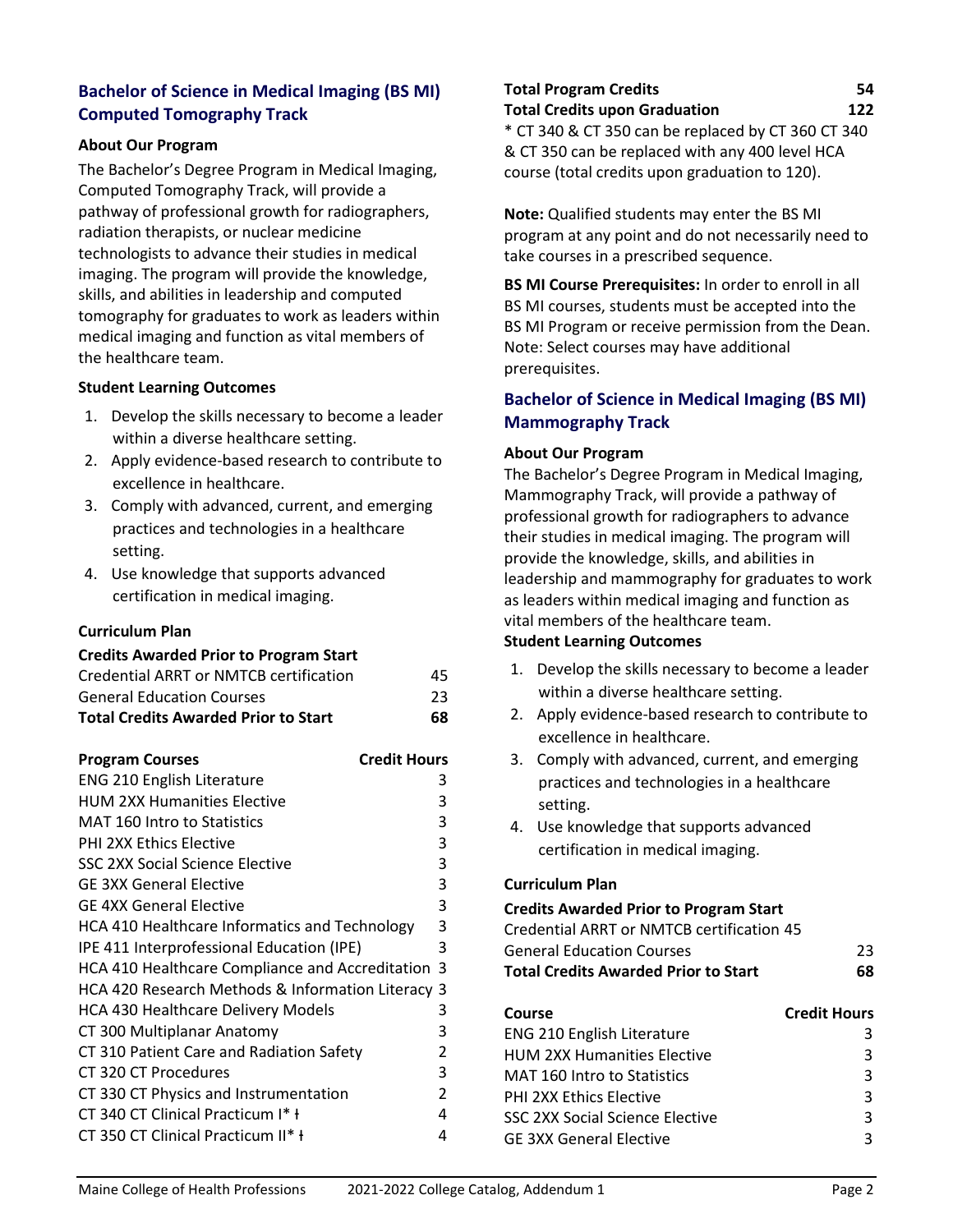| <b>GE 4XX General Elective</b>                    | 3   |
|---------------------------------------------------|-----|
| HCA 410 Healthcare Informatics and Technology     | 3   |
| IPE 411 Interprofessional Education (IPE)         | 3   |
| HCA 410 Healthcare Compliance and Accreditation 3 |     |
| HCA 420 Research Methods & Information Literacy 3 |     |
| <b>HCA 430 Healthcare Delivery Models</b>         | 3   |
| MAM 300 Patient Care in Mammography               | 2   |
| MAM 310 Image Production in Mammography           | 3   |
| MAM 320 Anatomy, Physiology, and Pathology of     |     |
| the Breast                                        | 2   |
| <b>MAM 330 Mammography Procedures</b>             | 3   |
| MAM 340 Mammography Clinical Practicum H          | 6   |
| <b>Total Program Credits</b>                      | 52  |
| <b>Total Credits upon Graduation</b>              | 120 |
| HMAM 340 can be replaced with any two 400 level   |     |

HCA courses

**Note:** Qualified students may enter the BS MI program at any point and do not necessarily need to take courses in a prescribed sequence.

**BS MI Course Prerequisites:** In order to enroll in all BS MI courses, students must be accepted into the BS MI Program or receive permission from the Dean. Note: Select courses may have additional prerequisites.

## **Bachelor of Science in Medical Imaging (BS MI) Sonography Track**

## **About Our Program**

The Bachelor's Degree Program in Medical Imaging, Diagnostic Medical Sonography Track, will provide a pathway of professional growth for individuals with an Associate Degree or higher in an allied health profession to advance their studies in sonography. The program will provide the knowledge, skills, and abilities in leadership and sonography for graduates to work as leaders within medical imaging and function as vital members of the healthcare team.

## **Student Learning Outcomes**

- 1. Develop the skills necessary to become a leader within a diverse healthcare setting.
- 2. Apply evidence-based research to contribute to excellence in healthcare.
- 3. Comply with advanced, current, and emerging practices and technologies in a healthcare setting.
- 4. Use knowledge that supports advanced certification in medical imaging.

## **Curriculum Plan**

| <b>Credits Awarded Prior to Program Start</b> |    |
|-----------------------------------------------|----|
| Professional certification                    | 45 |
| <b>General Education Courses</b>              | 23 |
| <b>Total Credits Awarded Prior to Start</b>   | 68 |

| <b>Credit Hours</b><br><b>Course</b>                |     |
|-----------------------------------------------------|-----|
| <b>ENG 210 English Literature</b>                   | 3   |
| HUM/SSC 2XX Humanities/Social Science Elective      | 3   |
| MAT 160 Intro to Statistics                         | 3   |
| <b>PHI 2XX Ethics Elective</b>                      | 3   |
| IPE 411 Interprofessional Education (IPE)           | 3   |
| HCA 410 Healthcare Compliance and Accreditation     | 3   |
| HCA 420 Research Methods & Information Literacy     | 3   |
| <b>HCA 430 Healthcare Delivery Models</b>           | 3   |
| DMS 301 Introduction to Sonography                  | 3   |
| DMS 311 Sonography of the Abdomen                   | 4   |
| DMS 320 Obstetrical and Gynecological Sonography    |     |
|                                                     | 3   |
| DMS 330 Sonography Lab I (180 hours)                | 3   |
| DMS 340 Sonography Physics & Instrumentation        | 3   |
| DMS 350 Sonography of Superficial Structures &      |     |
| <b>Other Procedures</b>                             | 3   |
| DMS 360 Obstetrical and Gynecological Sonography    |     |
| Ш                                                   | 3   |
| DMS 370 Sonography Lab II (120 hours)               | 2   |
| DMS 380 Sonography Clinical Practicum I (240 hours) |     |
|                                                     | 4   |
| DMS 390 Sonography Clinical Practicum II (480       |     |
| hours)                                              | 8   |
| DMS 400 Sonography Seminar & Review                 | 3   |
| DMS 410 Sonography Clinical Practicum III (360      |     |
| hours)                                              | 6   |
| <b>Total Credits upon Graduation</b>                | 137 |

# **Bachelor of Science in Medical Imaging (BS MI) Prior Learning Track**

## **About Our Program**

The Bachelor's Degree Program in Medical Imaging, prior learning track, will provide a pathway of professional growth for radiographers, radiation therapists, or nuclear medicine technologists that have post-primary certifications to advance their studies in medical imaging. The program will provide graduates the knowledge, skills, and abilities to work as leaders within medical imaging and function as vital members of the healthcare team. **Student Learning Outcomes**

1. Develop the skills necessary to become a leader within a diverse healthcare setting.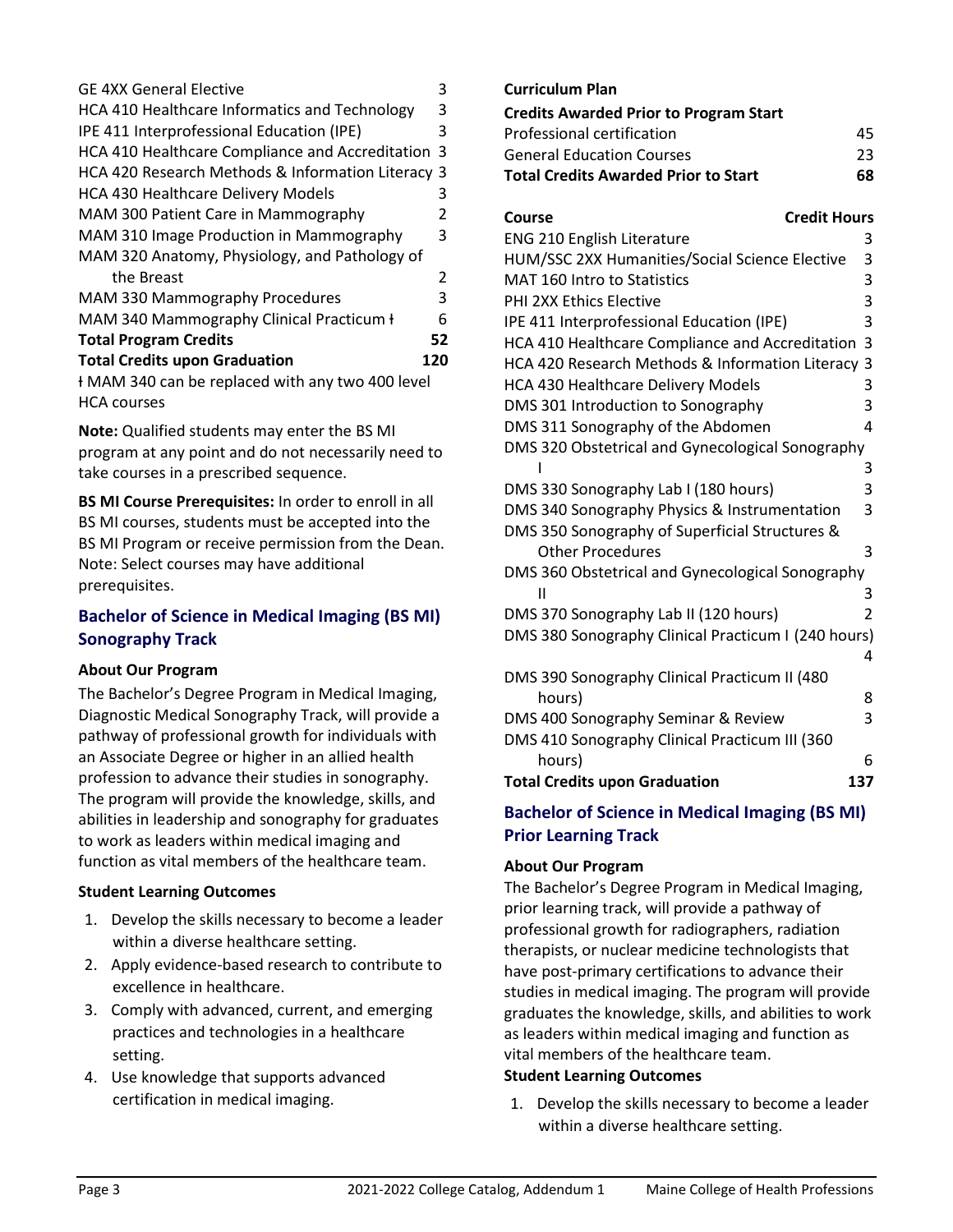- 2. Apply evidence-based research to contribute to excellence in healthcare.
- 3. Comply with advanced, current, and emerging practices and technologies in a healthcare setting.
- 4. Use knowledge that supports advanced certification in medical imaging.

### **Curriculum Plan**

| <b>Credits Awarded Prior to Program Start</b>          |       |
|--------------------------------------------------------|-------|
| Credential ARRT or NMTCB certification                 | 45    |
| <b>General Education Courses</b>                       | 23    |
| <b>Prior Learning Credits</b>                          | 10-18 |
| <b>Total Credits Awarded Prior to Start</b>            | 78-86 |
| The following prior learning credits will be awarded   |       |
| for post-primary or additional primary certifications: |       |
| Bone Densitometry (BD)*                                | 10    |
| Computed Tomography (CT)                               | 18    |
| Interventional: Cardiac or Vascular (CI/VI)            | 18    |
| Magnetic Resonance Imaging (MR)                        | 18    |
| Mammography (M)                                        | 18    |
| Nuclear Medicine (N)                                   | 18    |
| Radiation Therapy (T)                                  | 18    |
| Sonography: Sonography, Breast, or Vascular            |       |
| (S/BS/VS)                                              | 18    |
| * Two additional 400 level HCA courses needed for      |       |
| degree completion.                                     |       |
| <b>Credit Hours</b><br>Course                          |       |
| <b>ENG 210 English Literature</b>                      | 3     |
| <b>HUM 2XX Humanities Elective</b>                     | 3     |
| MAT 160 Intro to Statistics                            | 3     |
| <b>PHI 2XX Ethics Elective</b>                         | 3     |
| SSC 2XX Social Science Elective                        | 3     |
| <b>GE 3XX General Elective</b>                         | 3     |
| <b>GF 4XX General Flective</b>                         | 3     |
| HCA 410 Healthcare Informatics and Technology          | 3     |
|                                                        |       |

| IPE 411 Interprofessional Education (IPE)         |         | 3  |
|---------------------------------------------------|---------|----|
| HCA 410 Healthcare Compliance and Accreditation 3 |         |    |
| HCA 420 Research Methods and Information          |         |    |
| Literacy                                          |         | ς  |
| HCA 430 Healthcare Delivery Models                |         | ς  |
| <b>Total Program Credits</b>                      |         | 36 |
| <b>Total Credits upon Graduation</b>              | 120-122 |    |

**Note:** Qualified students may enter the BS MI program at any point and do not necessarily need to take courses in a prescribed sequence.

**BS MI Course Prerequisites:** In order to enroll in all BS MI courses, students must be accepted into the

BS MI Program or receive permission from the Dean. Select courses may have additional prerequisites.

# Academic Courses

## **HCA 300 Healthcare Marketing**

## **3 Credits**

This course will introduce students to marketing concepts and components used within healthcare organizations. Special attention is given to how community relations impact healthcare marketing. The course will also explore the role that current marketing issues and trends play in the strategic planning process. Prerequisite: Admission to BS in MI or BS in HCA program or permission of the Dean

## **HCA 310 Human Resource Management in Healthcare**

## **3 Credits**

This course focuses on applying human resource management concepts within the healthcare setting. Students will explore legal, behavioral, and administrative requirements necessary to optimize organizational performance. Prerequisite: Admission to BS in MI or BS in HCA program or permission of the Dean

## **HCA 320 Healthcare Administration Preceptorship I 3 Credits**

This course offers students an opportunity to gain, hone, and apply administrative knowledge and skills while completing an approved work experience within a healthcare environment. This course meets online weekly for a total of 15 hours. Students are additionally required to complete a total of 120 hours in the internship environment. Students must source and secure faculty approval for internship sites. Prerequisite: HCA 411, HCA 430, Ethics elective, ENG 101, COM 101, PSY 101

### **HCA 401 Healthcare Informatics and Technology 3 Credits**

The focus of this course is to explore patient care technologies, information systems, telecommunication technologies, and communication devices that support the healthcare environment. Students will gain an understanding of the impact these information management systems have on the healthcare team, delivery of care, efficiency and productivity, patient safety and health outcomes. Prerequisite: Admission to BS in MI or BS in HCA program or permission of the Dean